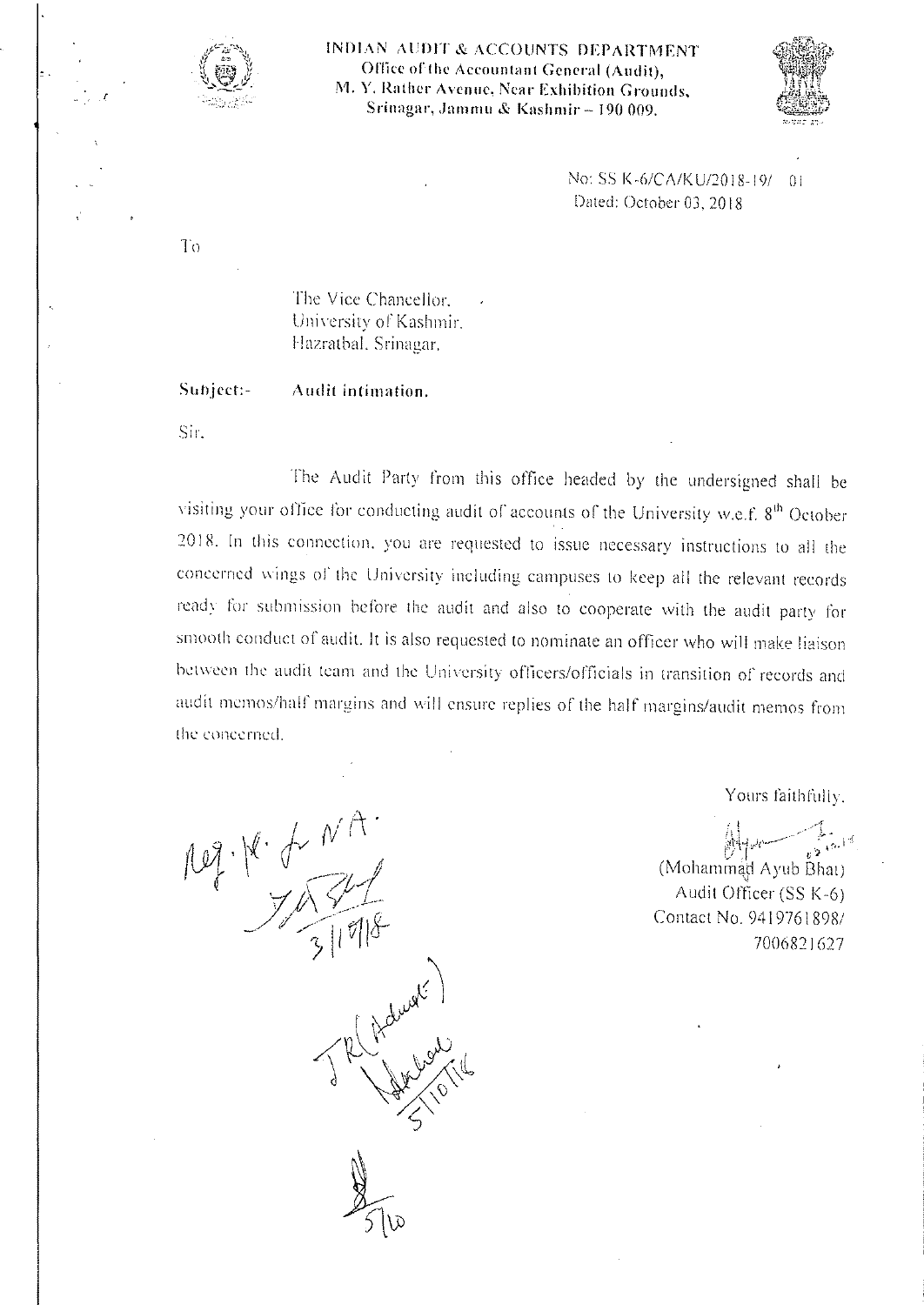

### **CIRCULAR**

The Audit Party from Office of the Accountant General (Audit), Indian Audit and Accounts Department shall be visiting University of Kashmir w.e.f. 8<sup>th</sup> October, 2018 to conduct Audit of the accounts of the University. It is impressed upon all the Heads/Deans/Directors/Coordinators/Officers of the University to keep ready all the relevant records for submission before the Audit Team and extend full support and cooperation for the smooth conduct of the Audit.

By Order;

Private Secretary to Registrar

NO.: C(AUDIT-COMMITTEE)PSR / KU/18 DATED: 03.10.2018

Copy to:

- Dean, Academic Affairs/Dean, Research/Dean, College Development Council;
- Dean, Students Welfare;
- Deans of all Faculties;
- Directors of various research Centres/Units/Institutes/Satellite Campuses/Convocation Complex;
- Director finance with the request to kindly nominate a nodal officer, preferably Assistant Registrar to assist the Audit Party and help in necessary coordination required for the purpose.
- Heads of all Teaching/Research Departments;
- Controller of Examinations;
- Librarian, Allama Iqbal Library;
- Chief Proctor/Provost/Chief Security Officer;
- SS to HVC for kind information of the HVC;
- All Officers of the Registry/Examination Wing;
- Concerned;
- File.